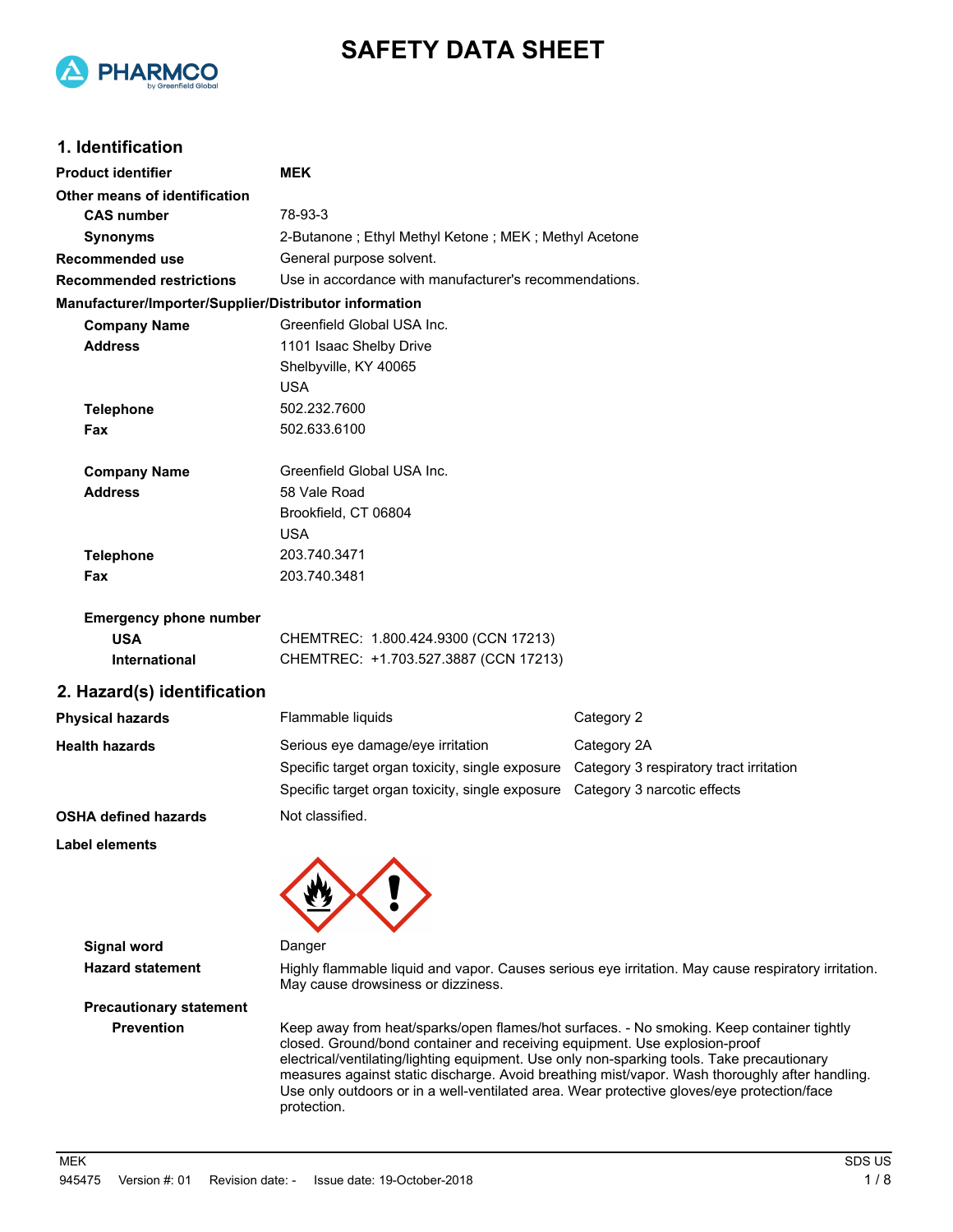| <b>Response</b>                              | If on skin (or hair): Take off immediately all contaminated clothing. Rinse skin with water/shower.<br>If inhaled: Remove person to fresh air and keep comfortable for breathing. If in eyes: Rinse<br>cautiously with water for several minutes. Remove contact lenses, if present and easy to do.<br>Continue rinsing. Call a poison center/doctor if you feel unwell. If eye irritation persists: Get<br>medical advice/attention. In case of fire: Use appropriate media to extinguish. |
|----------------------------------------------|---------------------------------------------------------------------------------------------------------------------------------------------------------------------------------------------------------------------------------------------------------------------------------------------------------------------------------------------------------------------------------------------------------------------------------------------------------------------------------------------|
| <b>Storage</b>                               | Keep cool. Store in a well-ventilated place. Keep container tightly closed. Store locked up.                                                                                                                                                                                                                                                                                                                                                                                                |
| <b>Disposal</b>                              | Dispose of waste and residues in accordance with local authority requirements.                                                                                                                                                                                                                                                                                                                                                                                                              |
| Hazard(s) not otherwise<br>classified (HNOC) | None known.                                                                                                                                                                                                                                                                                                                                                                                                                                                                                 |
| <b>Supplemental information</b>              | None.                                                                                                                                                                                                                                                                                                                                                                                                                                                                                       |

### **3. Composition/information on ingredients**

**Substances**

| <b>Chemical name</b>                                                                | Common name and<br>synonyms                                                                                                                                                                                                                                                                                                                          | <b>CAS number</b> | $\%$ |
|-------------------------------------------------------------------------------------|------------------------------------------------------------------------------------------------------------------------------------------------------------------------------------------------------------------------------------------------------------------------------------------------------------------------------------------------------|-------------------|------|
| Methyl ethyl ketone                                                                 | 2-Butanone; Ethyl Methyl Ketone; MEK;<br>Methyl Acetone                                                                                                                                                                                                                                                                                              | 78-93-3           | 100  |
| <b>Composition comments</b>                                                         | All concentrations are in percent by weight unless otherwise indicated.                                                                                                                                                                                                                                                                              |                   |      |
| 4. First-aid measures                                                               |                                                                                                                                                                                                                                                                                                                                                      |                   |      |
| <b>Inhalation</b>                                                                   | Remove victim to fresh air and keep at rest in a position comfortable for breathing. Call a poison<br>center or doctor/physician if you feel unwell.                                                                                                                                                                                                 |                   |      |
| <b>Skin contact</b>                                                                 | Take off immediately all contaminated clothing. Rinse skin with water/shower. Get medical<br>attention if irritation develops and persists.                                                                                                                                                                                                          |                   |      |
| Eye contact                                                                         | Immediately flush eyes with plenty of water for at least 15 minutes. Remove contact lenses, if<br>present and easy to do. Continue rinsing. Get medical attention if irritation develops and persists.                                                                                                                                               |                   |      |
| Ingestion                                                                           | Rinse mouth. Get medical attention if symptoms occur.                                                                                                                                                                                                                                                                                                |                   |      |
| <b>Most important</b><br>symptoms/effects, acute and<br>delayed                     | May cause drowsiness and dizziness. Headache. Nausea, vomiting. Severe eye irritation.<br>Symptoms may include stinging, tearing, redness, swelling, and blurred vision. May cause<br>respiratory irritation.                                                                                                                                        |                   |      |
| <b>Indication of immediate</b><br>medical attention and special<br>treatment needed | Provide general supportive measures and treat symptomatically. Thermal burns: Flush with water<br>immediately. While flushing, remove clothes which do not adhere to affected area. Call an<br>ambulance. Continue flushing during transport to hospital. Keep victim under observation.<br>Symptoms may be delayed.                                 |                   |      |
| <b>General information</b>                                                          | Take off all contaminated clothing immediately. If you feel unwell, seek medical advice (show the<br>label where possible). Ensure that medical personnel are aware of the material(s) involved, and<br>take precautions to protect themselves. Wash contaminated clothing before reuse. Show this<br>safety data sheet to the doctor in attendance. |                   |      |
| 5. Fire-fighting measures                                                           |                                                                                                                                                                                                                                                                                                                                                      |                   |      |
| Suitable extinguishing media                                                        | Water fog. Foam. Dry chemical powder. Carbon dioxide (CO2).                                                                                                                                                                                                                                                                                          |                   |      |
| <b>Unsuitable extinguishing</b><br>media                                            | Do not use water jet as an extinguisher, as this will spread the fire.                                                                                                                                                                                                                                                                               |                   |      |
| Specific hazards arising from<br>the chemical                                       | Vapors may form explosive mixtures with air. Vapors may travel considerable distance to a source<br>of ignition and flash back. During fire, gases hazardous to health may be formed. Combustion<br>products may include: carbon oxides.                                                                                                             |                   |      |
| Special protective equipment<br>and precautions for firefighters                    | Self-contained breathing apparatus and full protective clothing must be worn in case of fire.                                                                                                                                                                                                                                                        |                   |      |
| <b>Fire fighting</b><br>equipment/instructions                                      | In case of fire and/or explosion do not breathe fumes. Move containers from fire area if you can do<br>so without risk. Use water spray to keep fire-exposed containers cool.                                                                                                                                                                        |                   |      |
| <b>Specific methods</b>                                                             | Use standard firefighting procedures and consider the hazards of other involved materials.                                                                                                                                                                                                                                                           |                   |      |
| <b>General fire hazards</b>                                                         | Highly flammable liquid and vapor.                                                                                                                                                                                                                                                                                                                   |                   |      |

**6. Accidental release measures**

| Personal precautions,<br>protective equipment and<br>emergency procedures | Keep unnecessary personnel away. Keep people away from and upwind of spill/leak. Eliminate all<br>ignition sources (no smoking, flares, sparks, or flames in immediate area). Wear appropriate<br>protective equipment and clothing during clean-up. Avoid breathing mist/vapor. Do not touch<br>damaged containers or spilled material unless wearing appropriate protective clothing. Ventilate<br>closed spaces before entering them. Local authorities should be advised if significant spillages<br>cannot be contained. For personal protection, see section 8 of the SDS. |
|---------------------------------------------------------------------------|----------------------------------------------------------------------------------------------------------------------------------------------------------------------------------------------------------------------------------------------------------------------------------------------------------------------------------------------------------------------------------------------------------------------------------------------------------------------------------------------------------------------------------------------------------------------------------|
|                                                                           |                                                                                                                                                                                                                                                                                                                                                                                                                                                                                                                                                                                  |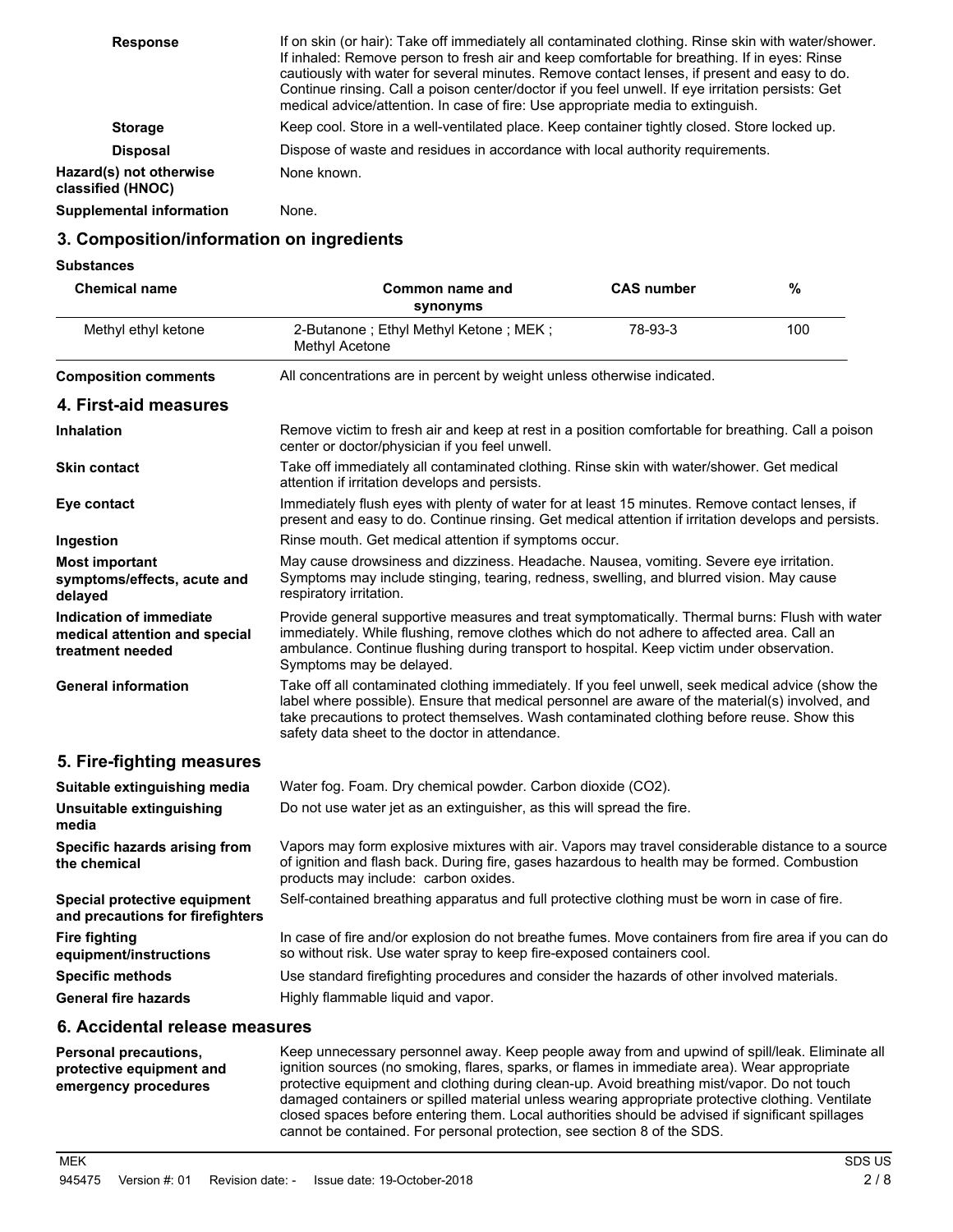| <b>Methods and materials for</b><br>containment and cleaning up | Eliminate all ignition sources (no smoking, flares, sparks, or flames in immediate area). Keep<br>combustibles (wood, paper, oil, etc.) away from spilled material. Take precautionary measures<br>against static discharge. Use only non-sparking tools. The product is soluble in water.                                                                                                                                                                                                                                                                                             |
|-----------------------------------------------------------------|----------------------------------------------------------------------------------------------------------------------------------------------------------------------------------------------------------------------------------------------------------------------------------------------------------------------------------------------------------------------------------------------------------------------------------------------------------------------------------------------------------------------------------------------------------------------------------------|
|                                                                 | Large Spills: Stop the flow of material, if this is without risk. Dike the spilled material, where this is<br>possible. Use a non-combustible material like vermiculite, sand or earth to soak up the product<br>and place into a container for later disposal. Following product recovery, flush area with water.                                                                                                                                                                                                                                                                     |
|                                                                 | Small Spills: Absorb with earth, sand or other non-combustible material and transfer to containers<br>for later disposal. Wipe up with absorbent material (e.g. cloth, fleece). Clean surface thoroughly to<br>remove residual contamination.                                                                                                                                                                                                                                                                                                                                          |
| <b>Environmental precautions</b>                                | Never return spills to original containers for re-use. For waste disposal, see section 13 of the SDS.<br>Avoid discharge into drains, water courses or onto the ground.                                                                                                                                                                                                                                                                                                                                                                                                                |
| 7. Handling and storage                                         |                                                                                                                                                                                                                                                                                                                                                                                                                                                                                                                                                                                        |
| Precautions for safe handling                                   | Do not handle, store or open near an open flame, sources of heat or sources of ignition. Protect<br>material from direct sunlight. When using do not smoke. Explosion-proof general and local exhaust<br>ventilation. Take precautionary measures against static discharges. Do not breathe mist or vapor.<br>All equipment used when handling the product must be grounded. Use non-sparking tools and<br>explosion-proof equipment. Avoid contact with eyes. Avoid prolonged exposure. Wear appropriate<br>personal protective equipment. Observe good industrial hygiene practices. |
| Conditions for safe storage,<br>including any incompatibilities | Store locked up. Keep away from heat, sparks and open flame. Prevent electrostatic charge<br>build-up by using common bonding and grounding techniques. Store in a cool, dry place out of<br>direct sunlight. Store in tightly closed container. Store in a well-ventilated place. Keep in an area<br>equipped with sprinklers. Store away from incompatible materials (see Section 10 of the SDS).                                                                                                                                                                                    |

### **8. Exposure controls/personal protection**

### **Occupational exposure limits**

#### **US. OSHA Table Z-1 Limits for Air Contaminants (29 CFR 1910.1000)**

| <b>Material</b>                                           | <b>Type</b>  |                    |                 | <b>Value</b>         |  |
|-----------------------------------------------------------|--------------|--------------------|-----------------|----------------------|--|
| Methyl ethyl ketone (CAS<br>78-93-3)                      | <b>PEL</b>   |                    |                 | 590 mg/m3            |  |
|                                                           |              |                    |                 | 200 ppm              |  |
| <b>US. ACGIH Threshold Limit Values</b>                   |              |                    |                 |                      |  |
| <b>Material</b>                                           | Type         |                    |                 | Value                |  |
| Methyl ethyl ketone (CAS<br>78-93-3)                      | <b>STEL</b>  |                    |                 | 300 ppm              |  |
|                                                           | <b>TWA</b>   |                    |                 | 200 ppm              |  |
| US. NIOSH: Pocket Guide to Chemical Hazards               |              |                    |                 |                      |  |
| <b>Material</b>                                           | Type         |                    |                 | <b>Value</b>         |  |
| Methyl ethyl ketone (CAS<br>78-93-3)                      | <b>STEL</b>  |                    |                 | 885 mg/m3            |  |
|                                                           |              |                    |                 | 300 ppm              |  |
|                                                           | <b>TWA</b>   |                    |                 | 590 mg/m3            |  |
|                                                           |              |                    |                 | 200 ppm              |  |
| <b>Biological limit values</b>                            |              |                    |                 |                      |  |
| <b>ACGIH Biological Exposure Indices</b>                  |              |                    |                 |                      |  |
| <b>Material</b>                                           | <b>Value</b> | <b>Determinant</b> | <b>Specimen</b> | <b>Sampling Time</b> |  |
| Methyl ethyl ketone (CAS<br>78-93-3)                      | 2 mg/l       | <b>MEK</b>         | Urine           | $\star$              |  |
| * - For sampling details, please see the source document. |              |                    |                 |                      |  |

mpling details, please see the source docu

| Appropriate engineering | Explosion-proof general and local exhaust ventilation. Good general ventilation should be used.  |
|-------------------------|--------------------------------------------------------------------------------------------------|
| controls                | Ventilation rates should be matched to conditions. If applicable, use process enclosures, local  |
|                         | exhaust ventilation, or other engineering controls to maintain airborne levels below recommended |
|                         | exposure limits. If exposure limits have not been established, maintain airborne levels to an    |
|                         | acceptable level. Provide eyewash station and safety shower.                                     |

### **Individual protection measures, such as personal protective equipment**

| <b>Eye/face protection</b> | Chemical goggles are recommended. |
|----------------------------|-----------------------------------|
|----------------------------|-----------------------------------|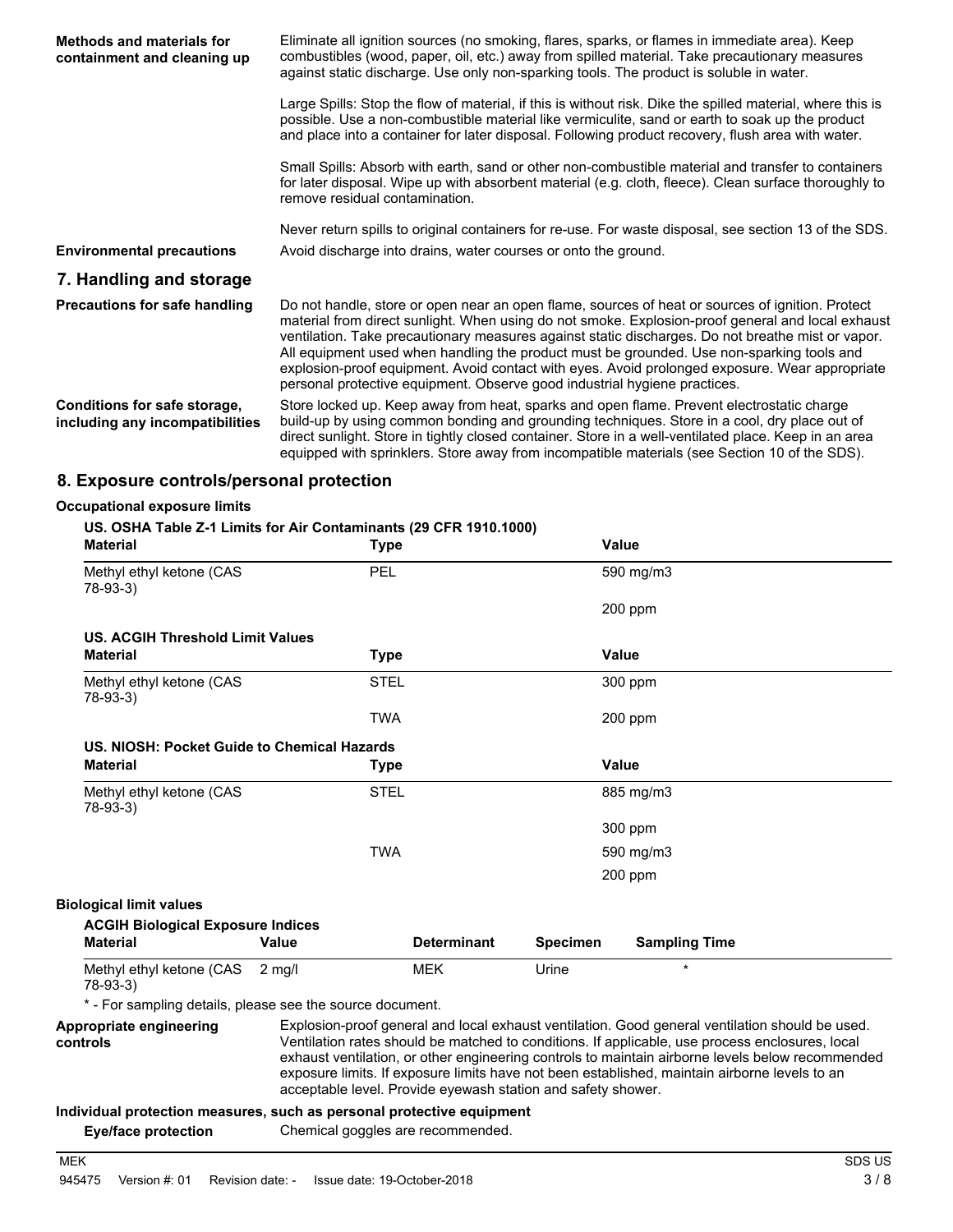| <b>Skin protection</b>                   |                                                                                                                                                                                                                                                                                                                                 |
|------------------------------------------|---------------------------------------------------------------------------------------------------------------------------------------------------------------------------------------------------------------------------------------------------------------------------------------------------------------------------------|
| <b>Hand protection</b>                   | Wear appropriate chemical resistant gloves. Suitable gloves can be recommended by the glove<br>supplier. Be aware that the liquid may penetrate the gloves. Frequent change is advisable.                                                                                                                                       |
| <b>Skin protection</b>                   |                                                                                                                                                                                                                                                                                                                                 |
| Other                                    | Wear appropriate chemical resistant clothing.                                                                                                                                                                                                                                                                                   |
| <b>Respiratory protection</b>            | If engineering controls do not maintain airborne concentrations below recommended exposure<br>limits (where applicable) or to an acceptable level (in countries where exposure limits have not<br>been established), an approved respirator must be worn. Respirator type: Chemical respirator with<br>organic vapor cartridge. |
| <b>Thermal hazards</b>                   | Wear appropriate thermal protective clothing, when necessary.                                                                                                                                                                                                                                                                   |
| <b>General hygiene</b><br>considerations | When using do not smoke. Always observe good personal hygiene measures, such as washing<br>after handling the material and before eating, drinking, and/or smoking. Routinely wash work<br>clothing and protective equipment to remove contaminants.                                                                            |

# **9. Physical and chemical properties**

| Appearance                                   |                                                                                                                                                                          |
|----------------------------------------------|--------------------------------------------------------------------------------------------------------------------------------------------------------------------------|
| <b>Physical state</b>                        | Liquid.                                                                                                                                                                  |
| <b>Form</b>                                  | Liquid.                                                                                                                                                                  |
| Color                                        | Colorless, clear.                                                                                                                                                        |
| Odor                                         | Not available.                                                                                                                                                           |
| <b>Odor threshold</b>                        | Not available.                                                                                                                                                           |
| рH                                           | Not available.                                                                                                                                                           |
| Melting point/freezing point                 | -124.6 °F (-87 °C)                                                                                                                                                       |
| Initial boiling point and boiling<br>range   | 176 °F (80 °C)                                                                                                                                                           |
| <b>Flash point</b>                           | 15.8 °F (-9.0 °C) Closed Cup                                                                                                                                             |
| <b>Evaporation rate</b>                      | Not available.                                                                                                                                                           |
| Flammability (solid, gas)                    | Not applicable.                                                                                                                                                          |
| Upper/lower flammability or explosive limits |                                                                                                                                                                          |
| <b>Flammability limit - lower</b><br>$(\%)$  | 1.8 % v/v                                                                                                                                                                |
| <b>Flammability limit - upper</b><br>(%)     | 10.1 % v/v                                                                                                                                                               |
| Vapor pressure                               | 95 hPa (71 mmHg) (68 °F (20 °C))                                                                                                                                         |
| Vapor density                                | 2.5                                                                                                                                                                      |
| <b>Relative density</b>                      | 0.805 g/ml (68 °F (20 °C))                                                                                                                                               |
| Solubility(ies)                              |                                                                                                                                                                          |
| <b>Solubility (water)</b>                    | soluble                                                                                                                                                                  |
| <b>Auto-ignition temperature</b>             | 759.2 °F (404 °C)                                                                                                                                                        |
| <b>Decomposition temperature</b>             | Not available.                                                                                                                                                           |
| <b>Viscosity</b>                             | Not available.                                                                                                                                                           |
| <b>Other information</b>                     |                                                                                                                                                                          |
| <b>Explosive properties</b>                  | Not explosive.                                                                                                                                                           |
| <b>Molecular formula</b>                     | C4-H8-O                                                                                                                                                                  |
| Molecular weight                             | 72.11 g/mol                                                                                                                                                              |
| <b>Oxidizing properties</b>                  | Not oxidizing.                                                                                                                                                           |
| 10. Stability and reactivity                 |                                                                                                                                                                          |
| <b>Reactivity</b>                            | The product is stable and non-reactive under normal conditions of use, storage and transport.                                                                            |
| <b>Chemical stability</b>                    | Material is stable under normal conditions.                                                                                                                              |
| <b>Possibility of hazardous</b><br>reactions | Hazardous polymerization does not occur.                                                                                                                                 |
| <b>Conditions to avoid</b>                   | Keep away from heat, hot surfaces, sparks, open flames and other ignition sources. Avoid<br>temperatures exceeding the flash point. Contact with incompatible materials. |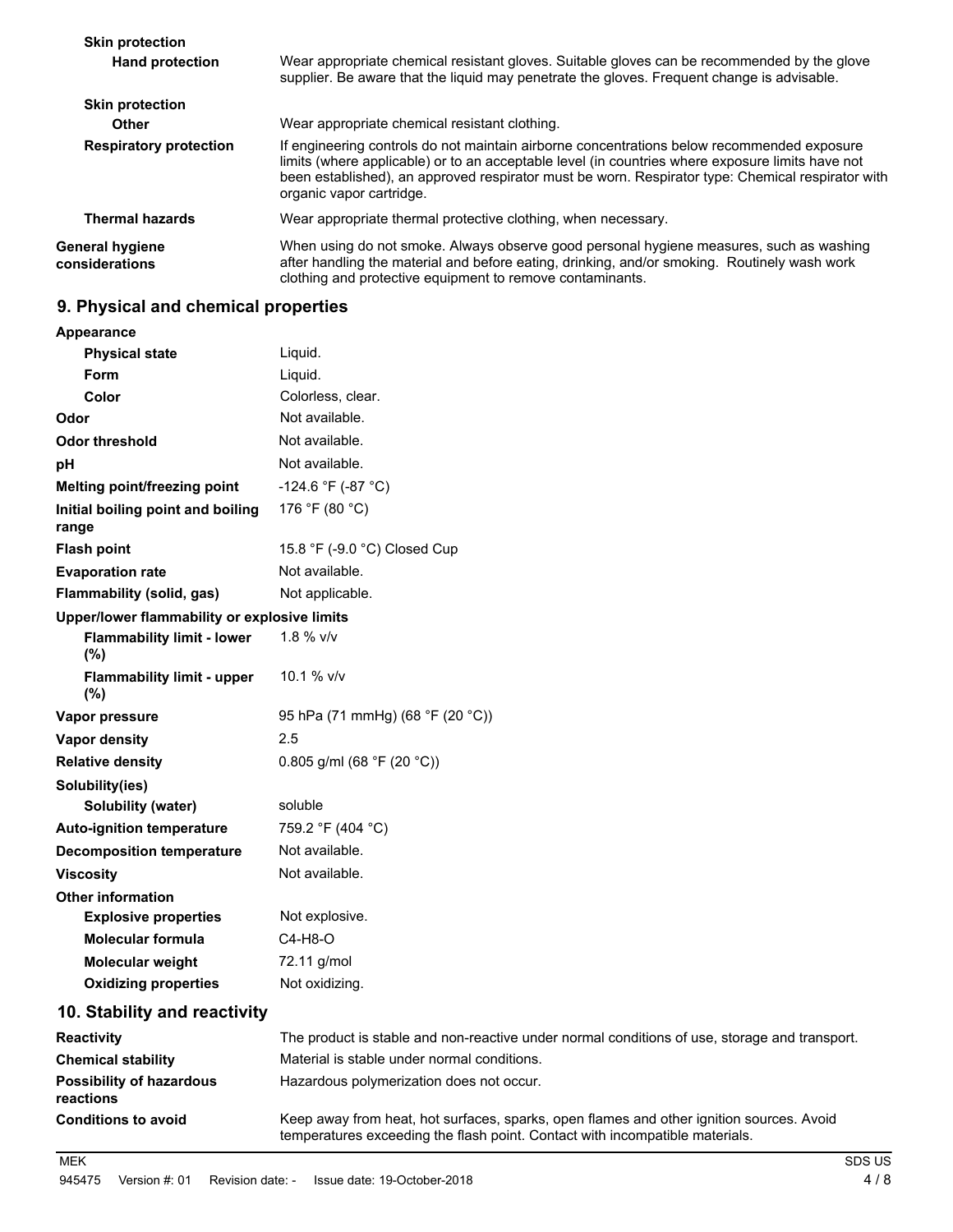| Incompatible materials         | Strong oxidizing agents. Amines. Ammonia. Inorganic acids. Caustics. Isocyanates. Pyridines. |
|--------------------------------|----------------------------------------------------------------------------------------------|
| <b>Hazardous decomposition</b> | No hazardous decomposition products are known.                                               |
| products                       |                                                                                              |

# **11. Toxicological information**

### **Information on likely routes of exposure**

| Inhalation                                                                         | May cause drowsiness and dizziness. Headache. Nausea, vomiting. May cause irritation to the<br>respiratory system. Prolonged inhalation may be harmful.                                                       |
|------------------------------------------------------------------------------------|---------------------------------------------------------------------------------------------------------------------------------------------------------------------------------------------------------------|
| <b>Skin contact</b>                                                                | Prolonged skin contact may cause temporary irritation.                                                                                                                                                        |
| Eye contact                                                                        | Causes serious eve irritation.                                                                                                                                                                                |
| Ingestion                                                                          | May be harmful if swallowed.                                                                                                                                                                                  |
| Symptoms related to the<br>physical, chemical and<br>toxicological characteristics | May cause drowsiness and dizziness. Headache. Nausea, vomiting. Severe eye irritation.<br>Symptoms may include stinging, tearing, redness, swelling, and blurred vision. May cause<br>respiratory irritation. |

#### **Information on toxicological effects**

| <b>Acute toxicity</b>                                 | May be harmful if swallowed.                                                                                                                                                                          |                     |  |
|-------------------------------------------------------|-------------------------------------------------------------------------------------------------------------------------------------------------------------------------------------------------------|---------------------|--|
| <b>Product</b>                                        | <b>Species</b>                                                                                                                                                                                        | <b>Test Results</b> |  |
| Methyl ethyl ketone (CAS 78-93-3)                     |                                                                                                                                                                                                       |                     |  |
| Acute                                                 |                                                                                                                                                                                                       |                     |  |
| Dermal                                                |                                                                                                                                                                                                       |                     |  |
| LD50                                                  | Rat                                                                                                                                                                                                   | 6400 mg/kg          |  |
| <b>Inhalation</b>                                     |                                                                                                                                                                                                       |                     |  |
| Vapor                                                 |                                                                                                                                                                                                       |                     |  |
| <b>LC50</b>                                           | Rat                                                                                                                                                                                                   | 34.5 mg/l, 4 Hours  |  |
| Oral<br>LD50                                          |                                                                                                                                                                                                       |                     |  |
|                                                       | Rat                                                                                                                                                                                                   | 2600 mg/kg          |  |
| <b>Skin corrosion/irritation</b>                      | Prolonged skin contact may cause temporary irritation.                                                                                                                                                |                     |  |
| Serious eye damage/eye<br>irritation                  | Causes serious eye irritation.                                                                                                                                                                        |                     |  |
| Respiratory or skin sensitization                     |                                                                                                                                                                                                       |                     |  |
| <b>Respiratory sensitization</b>                      | Not a respiratory sensitizer.                                                                                                                                                                         |                     |  |
| <b>Skin sensitization</b>                             | This product is not expected to cause skin sensitization.                                                                                                                                             |                     |  |
| Germ cell mutagenicity                                | No data available to indicate product or any components present at greater than 0.1% are<br>mutagenic or genotoxic.                                                                                   |                     |  |
| Carcinogenicity                                       | Not classifiable as to carcinogenicity to humans.                                                                                                                                                     |                     |  |
|                                                       | IARC Monographs. Overall Evaluation of Carcinogenicity                                                                                                                                                |                     |  |
| Not listed.<br><b>NTP Report on Carcinogens</b>       |                                                                                                                                                                                                       |                     |  |
| Not listed.                                           |                                                                                                                                                                                                       |                     |  |
| Not regulated.                                        | OSHA Specifically Regulated Substances (29 CFR 1910.1001-1053)                                                                                                                                        |                     |  |
| <b>Reproductive toxicity</b>                          | This product is not expected to cause reproductive or developmental effects.                                                                                                                          |                     |  |
| Specific target organ toxicity -<br>single exposure   | May cause respiratory irritation. May cause drowsiness and dizziness.                                                                                                                                 |                     |  |
| Specific target organ toxicity -<br>repeated exposure | Not classified.                                                                                                                                                                                       |                     |  |
| <b>Aspiration hazard</b>                              | Due to partial or complete lack of data the classification is not possible.                                                                                                                           |                     |  |
| <b>Chronic effects</b>                                | Prolonged inhalation may be harmful.                                                                                                                                                                  |                     |  |
| 12. Ecological information                            |                                                                                                                                                                                                       |                     |  |
| <b>Ecotoxicity</b>                                    | The product is not classified as environmentally hazardous. However, this does not exclude the<br>possibility that large or frequent spills can have a harmful or damaging effect on the environment. |                     |  |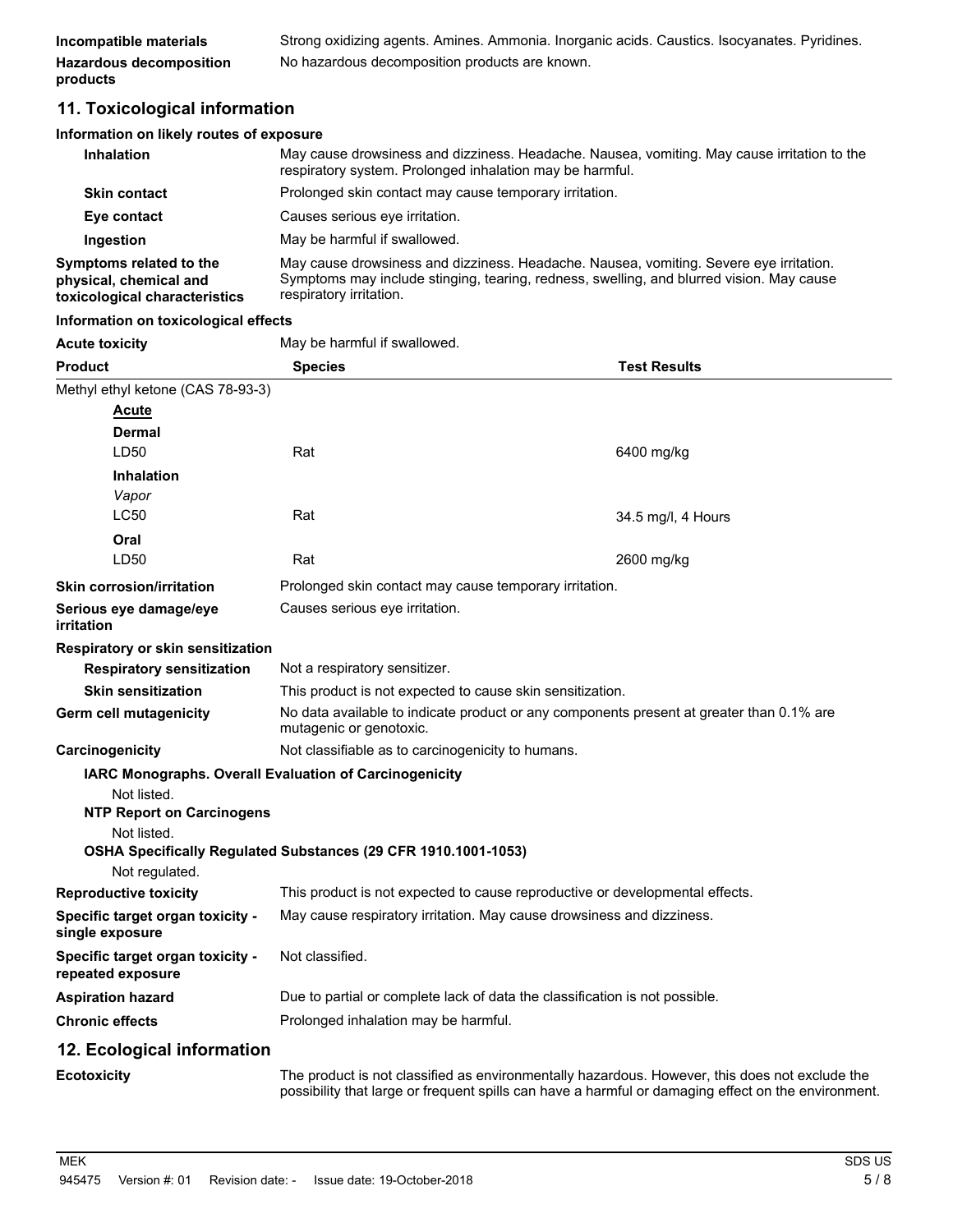| Product                                               |                                                                                                                                                                                            | <b>Species</b>                                               | <b>Test Results</b>                                                                                                                                                                                                                                                                                    |  |
|-------------------------------------------------------|--------------------------------------------------------------------------------------------------------------------------------------------------------------------------------------------|--------------------------------------------------------------|--------------------------------------------------------------------------------------------------------------------------------------------------------------------------------------------------------------------------------------------------------------------------------------------------------|--|
| Methyl ethyl ketone (CAS 78-93-3)                     |                                                                                                                                                                                            |                                                              |                                                                                                                                                                                                                                                                                                        |  |
| <b>Aquatic</b>                                        |                                                                                                                                                                                            |                                                              |                                                                                                                                                                                                                                                                                                        |  |
| Acute                                                 |                                                                                                                                                                                            |                                                              |                                                                                                                                                                                                                                                                                                        |  |
| Crustacea                                             | EC50                                                                                                                                                                                       | Daphnia magna                                                | 5091 mg/l, 48 Hours                                                                                                                                                                                                                                                                                    |  |
| Fish                                                  | LC50                                                                                                                                                                                       | Pimephales promelas                                          | 3220 mg/l, 96 Hours                                                                                                                                                                                                                                                                                    |  |
| Persistence and degradability                         |                                                                                                                                                                                            | No data is available on the degradability of this substance. |                                                                                                                                                                                                                                                                                                        |  |
| <b>Bioaccumulative potential</b>                      |                                                                                                                                                                                            | No data available for this product.                          |                                                                                                                                                                                                                                                                                                        |  |
| <b>Mobility in soil</b>                               |                                                                                                                                                                                            | The product is soluble in water.                             |                                                                                                                                                                                                                                                                                                        |  |
| Other adverse effects                                 | No other adverse environmental effects (e.g. ozone depletion, photochemical ozone creation<br>potential, endocrine disruption, global warming potential) are expected from this component. |                                                              |                                                                                                                                                                                                                                                                                                        |  |
| 13. Disposal considerations                           |                                                                                                                                                                                            |                                                              |                                                                                                                                                                                                                                                                                                        |  |
| <b>Disposal instructions</b>                          | regulations.                                                                                                                                                                               |                                                              | Collect and reclaim or dispose in sealed containers at licensed waste disposal site. Incinerate the<br>material under controlled conditions in an approved incinerator. Do not incinerate sealed<br>containers. Dispose of contents/container in accordance with local/regional/national/international |  |
| Local disposal regulations                            |                                                                                                                                                                                            | Dispose in accordance with all applicable regulations.       |                                                                                                                                                                                                                                                                                                        |  |
| Hazardous waste code                                  | disposal company.                                                                                                                                                                          |                                                              | The waste code should be assigned in discussion between the user, the producer and the waste                                                                                                                                                                                                           |  |
| US RCRA Hazardous Waste U List: Reference             |                                                                                                                                                                                            |                                                              |                                                                                                                                                                                                                                                                                                        |  |
| Methyl ethyl ketone (CAS 78-93-3)                     |                                                                                                                                                                                            | U <sub>159</sub>                                             |                                                                                                                                                                                                                                                                                                        |  |
| Waste from residues / unused<br>products              | Disposal instructions).                                                                                                                                                                    |                                                              | Dispose of in accordance with local regulations. Empty containers or liners may retain some<br>product residues. This material and its container must be disposed of in a safe manner (see:                                                                                                            |  |
| <b>Contaminated packaging</b>                         | disposal.                                                                                                                                                                                  |                                                              | Since emptied containers may retain product residue, follow label warnings even after container is<br>emptied. Empty containers should be taken to an approved waste handling site for recycling or                                                                                                    |  |
| 14. Transport information                             |                                                                                                                                                                                            |                                                              |                                                                                                                                                                                                                                                                                                        |  |
| <b>DOT</b>                                            |                                                                                                                                                                                            |                                                              |                                                                                                                                                                                                                                                                                                        |  |
| <b>UN number</b>                                      | <b>UN1193</b>                                                                                                                                                                              |                                                              |                                                                                                                                                                                                                                                                                                        |  |
| UN proper shipping name<br>Transport hazard class(es) |                                                                                                                                                                                            | Methyl ethyl ketone (METHYL ETHYL KETONE RQ = 5,000 lbs)     |                                                                                                                                                                                                                                                                                                        |  |
| <b>Class</b>                                          | 3                                                                                                                                                                                          |                                                              |                                                                                                                                                                                                                                                                                                        |  |
| <b>Subsidiary risk</b>                                | っ                                                                                                                                                                                          |                                                              |                                                                                                                                                                                                                                                                                                        |  |
| Label(s)<br><b>Packing group</b>                      | Ш                                                                                                                                                                                          |                                                              |                                                                                                                                                                                                                                                                                                        |  |
| <b>Environmental hazards</b>                          |                                                                                                                                                                                            |                                                              |                                                                                                                                                                                                                                                                                                        |  |
| <b>Marine pollutant</b>                               | No.                                                                                                                                                                                        |                                                              |                                                                                                                                                                                                                                                                                                        |  |
|                                                       |                                                                                                                                                                                            |                                                              | Special precautions for user Read safety instructions, SDS and emergency procedures before handling.                                                                                                                                                                                                   |  |
| <b>Special provisions</b>                             | IB2, T4, TP1                                                                                                                                                                               |                                                              |                                                                                                                                                                                                                                                                                                        |  |
| <b>Packaging exceptions</b>                           | 150<br>202                                                                                                                                                                                 |                                                              |                                                                                                                                                                                                                                                                                                        |  |
| Packaging non bulk<br>Packaging bulk                  | 242                                                                                                                                                                                        |                                                              |                                                                                                                                                                                                                                                                                                        |  |
| <b>IATA</b>                                           |                                                                                                                                                                                            |                                                              |                                                                                                                                                                                                                                                                                                        |  |
| UN number                                             | <b>UN1193</b>                                                                                                                                                                              |                                                              |                                                                                                                                                                                                                                                                                                        |  |
| UN proper shipping name<br>Transport hazard class(es) | Methyl ethyl ketone                                                                                                                                                                        |                                                              |                                                                                                                                                                                                                                                                                                        |  |
| <b>Class</b>                                          | 3                                                                                                                                                                                          |                                                              |                                                                                                                                                                                                                                                                                                        |  |
| <b>Subsidiary risk</b>                                |                                                                                                                                                                                            |                                                              |                                                                                                                                                                                                                                                                                                        |  |
| <b>Packing group</b>                                  | Ш                                                                                                                                                                                          |                                                              |                                                                                                                                                                                                                                                                                                        |  |
| <b>Environmental hazards</b><br><b>ERG Code</b>       | No.<br>3L                                                                                                                                                                                  |                                                              |                                                                                                                                                                                                                                                                                                        |  |
|                                                       |                                                                                                                                                                                            |                                                              | Special precautions for user Read safety instructions, SDS and emergency procedures before handling.                                                                                                                                                                                                   |  |
| <b>IMDG</b>                                           |                                                                                                                                                                                            |                                                              |                                                                                                                                                                                                                                                                                                        |  |
| <b>UN number</b>                                      | <b>UN1193</b>                                                                                                                                                                              |                                                              |                                                                                                                                                                                                                                                                                                        |  |
| UN proper shipping name                               |                                                                                                                                                                                            | METHYL ETHYL KETONE                                          |                                                                                                                                                                                                                                                                                                        |  |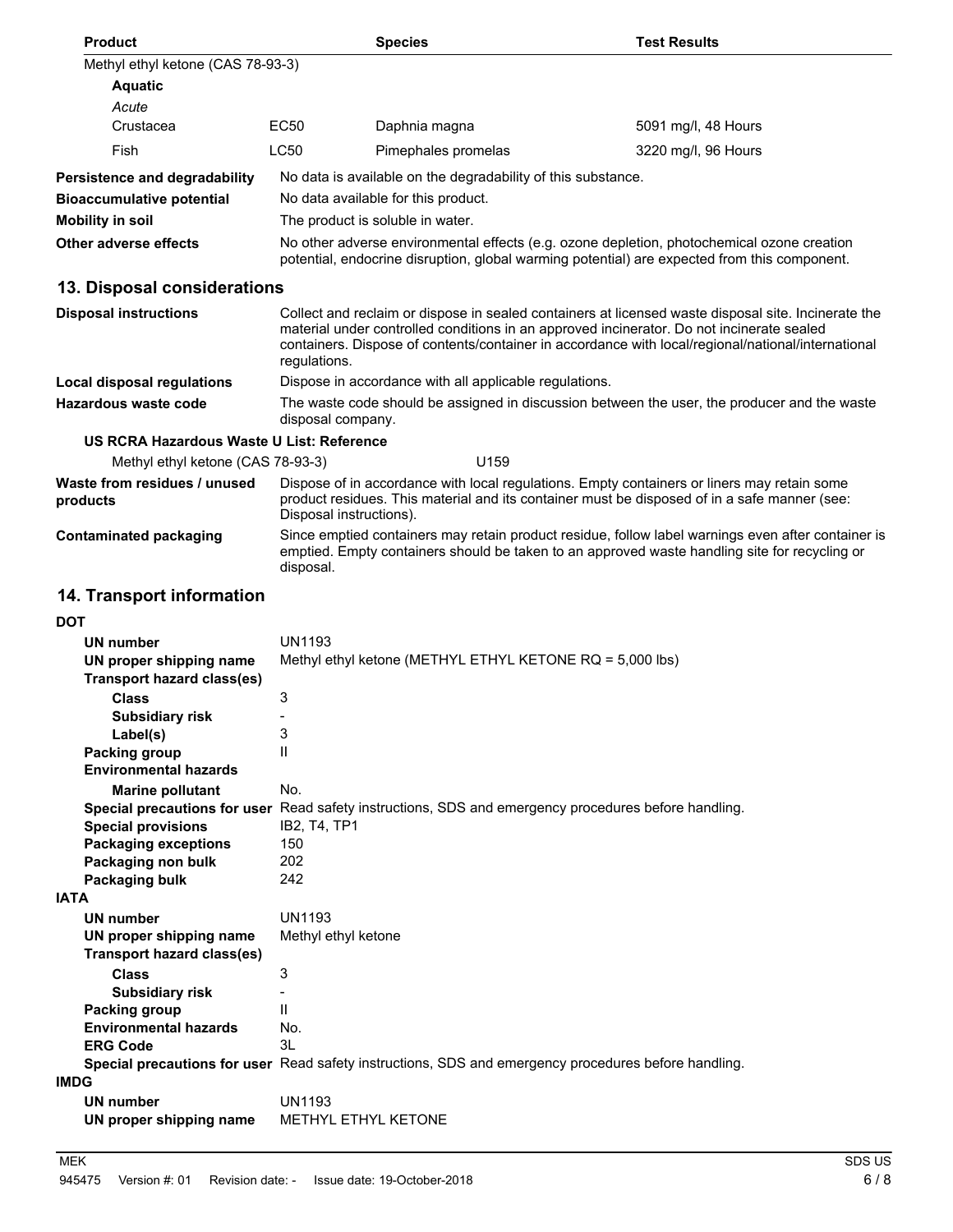| Transport hazard class(es)                                                                            |                                                                                                                                                         |                                                                                                             |
|-------------------------------------------------------------------------------------------------------|---------------------------------------------------------------------------------------------------------------------------------------------------------|-------------------------------------------------------------------------------------------------------------|
| <b>Class</b>                                                                                          | 3                                                                                                                                                       |                                                                                                             |
| <b>Subsidiary risk</b>                                                                                | $\overline{\phantom{0}}$                                                                                                                                |                                                                                                             |
| <b>Packing group</b><br><b>Environmental hazards</b>                                                  | $\mathsf{I}$                                                                                                                                            |                                                                                                             |
| <b>Marine pollutant</b>                                                                               | No.                                                                                                                                                     |                                                                                                             |
| <b>EmS</b>                                                                                            | $F-E$ , S-D                                                                                                                                             |                                                                                                             |
| Transport in bulk according to<br>Annex II of MARPOL 73/78 and<br>the IBC Code                        | Not established.                                                                                                                                        | Special precautions for user Read safety instructions, SDS and emergency procedures before handling.        |
| 15. Regulatory information                                                                            |                                                                                                                                                         |                                                                                                             |
| <b>US federal regulations</b>                                                                         | Standard, 29 CFR 1910.1200.                                                                                                                             | This product is a "Hazardous Chemical" as defined by the OSHA Hazard Communication                          |
|                                                                                                       | TSCA Section 12(b) Export Notification (40 CFR 707, Subpt. D)                                                                                           |                                                                                                             |
| Not regulated.<br><b>CERCLA Hazardous Substance List (40 CFR 302.4)</b>                               |                                                                                                                                                         |                                                                                                             |
| Methyl ethyl ketone (CAS 78-93-3)                                                                     |                                                                                                                                                         | Listed.                                                                                                     |
| <b>SARA 304 Emergency release notification</b>                                                        |                                                                                                                                                         |                                                                                                             |
| Not regulated.                                                                                        | OSHA Specifically Regulated Substances (29 CFR 1910.1001-1053)                                                                                          |                                                                                                             |
| Not regulated.                                                                                        |                                                                                                                                                         |                                                                                                             |
| Superfund Amendments and Reauthorization Act of 1986 (SARA)<br>SARA 302 Extremely hazardous substance |                                                                                                                                                         |                                                                                                             |
| Not listed.                                                                                           |                                                                                                                                                         |                                                                                                             |
| SARA 311/312 Hazardous<br>chemical                                                                    | Yes                                                                                                                                                     |                                                                                                             |
| <b>Classified hazard</b><br>categories                                                                | Flammable (gases, aerosols, liquids, or solids)<br>Serious eye damage or eye irritation<br>Specific target organ toxicity (single or repeated exposure) |                                                                                                             |
| SARA 313 (TRI reporting)<br>Not regulated.                                                            |                                                                                                                                                         |                                                                                                             |
| Other federal regulations                                                                             |                                                                                                                                                         |                                                                                                             |
|                                                                                                       | Clean Air Act (CAA) Section 112 Hazardous Air Pollutants (HAPs) List                                                                                    |                                                                                                             |
| Not regulated.                                                                                        | Clean Air Act (CAA) Section 112(r) Accidental Release Prevention (40 CFR 68.130)                                                                        |                                                                                                             |
| Not regulated.                                                                                        |                                                                                                                                                         |                                                                                                             |
| <b>Safe Drinking Water Act</b><br>(SDWA)                                                              | Not regulated.                                                                                                                                          |                                                                                                             |
| <b>Chemical Code Number</b>                                                                           |                                                                                                                                                         | Drug Enforcement Administration (DEA). List 2, Essential Chemicals (21 CFR 1310.02(b) and 1310.04(f)(2) and |
| Methyl ethyl ketone (CAS 78-93-3)                                                                     |                                                                                                                                                         |                                                                                                             |
|                                                                                                       |                                                                                                                                                         | 6714<br>Drug Enforcement Administration (DEA). List 1 & 2 Exempt Chemical Mixtures (21 CFR 1310.12(c))      |
| Methyl ethyl ketone (CAS 78-93-3)<br><b>DEA Exempt Chemical Mixtures Code Number</b>                  |                                                                                                                                                         | 35 %WV                                                                                                      |
| Methyl ethyl ketone (CAS 78-93-3)                                                                     |                                                                                                                                                         | 6714                                                                                                        |
| <b>US state regulations</b>                                                                           |                                                                                                                                                         |                                                                                                             |
| US. Massachusetts RTK - Substance List                                                                |                                                                                                                                                         |                                                                                                             |
| Methyl ethyl ketone (CAS 78-93-3)                                                                     |                                                                                                                                                         |                                                                                                             |
|                                                                                                       | US. New Jersey Worker and Community Right-to-Know Act                                                                                                   |                                                                                                             |
| Methyl ethyl ketone (CAS 78-93-3)<br>Methyl ethyl ketone (CAS 78-93-3)                                | US. Pennsylvania Worker and Community Right-to-Know Law                                                                                                 |                                                                                                             |